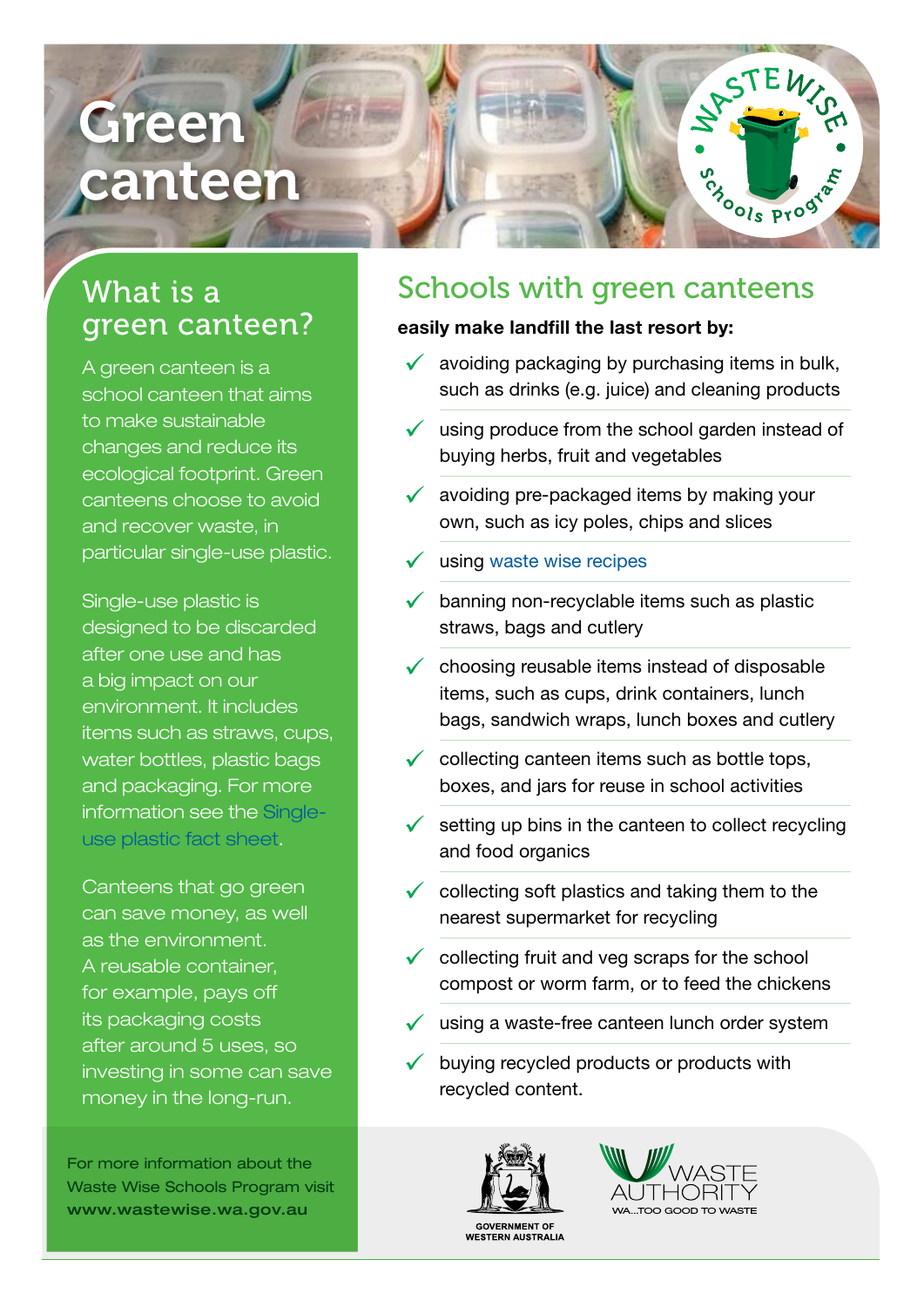

#### Swap this **for that**

- 
- 
- 
- 
- X Hot drink/coffee cups **reusable cups**



- $\times$  Cling wrap and snap lock bags  $\sqrt{\phantom{a}}$  reusable containers or sandwich wraps
- **X** Paper lunch bags **reusable lunch bags**
- **X** Plastic bottles **reusable bottles**
- X Juice boxes **Review of the Contract of Australian Contract of the Contract of Australian Street Australian Street Australian Street Australian Street Australian Street Australian Street Australian Street Australian Stree** 
	-

### Key tips to success

Schools that have been successful in greening their canteen share the following advice:

- engage different representatives within the school community to plan and implement changes
- devise a good system for collecting and washing reusable items
- educate students and the whole school community about new canteen procedures, the problem with waste and the benefits of change
- label all reusable items to ensure their return
- find suitable suppliers for purchasing bulk items and recycled products
- have students help to drive the change
- start small with something that has a high impact (e.g. no straws) and gradually build on your success
- set targets for reducing canteen waste
- measure your changes through regular waste audits or visual bin audits
- celebrate your success with the whole school community.

For more information about the Waste Wise Schools Program visit www.wastewise.wa.gov.au